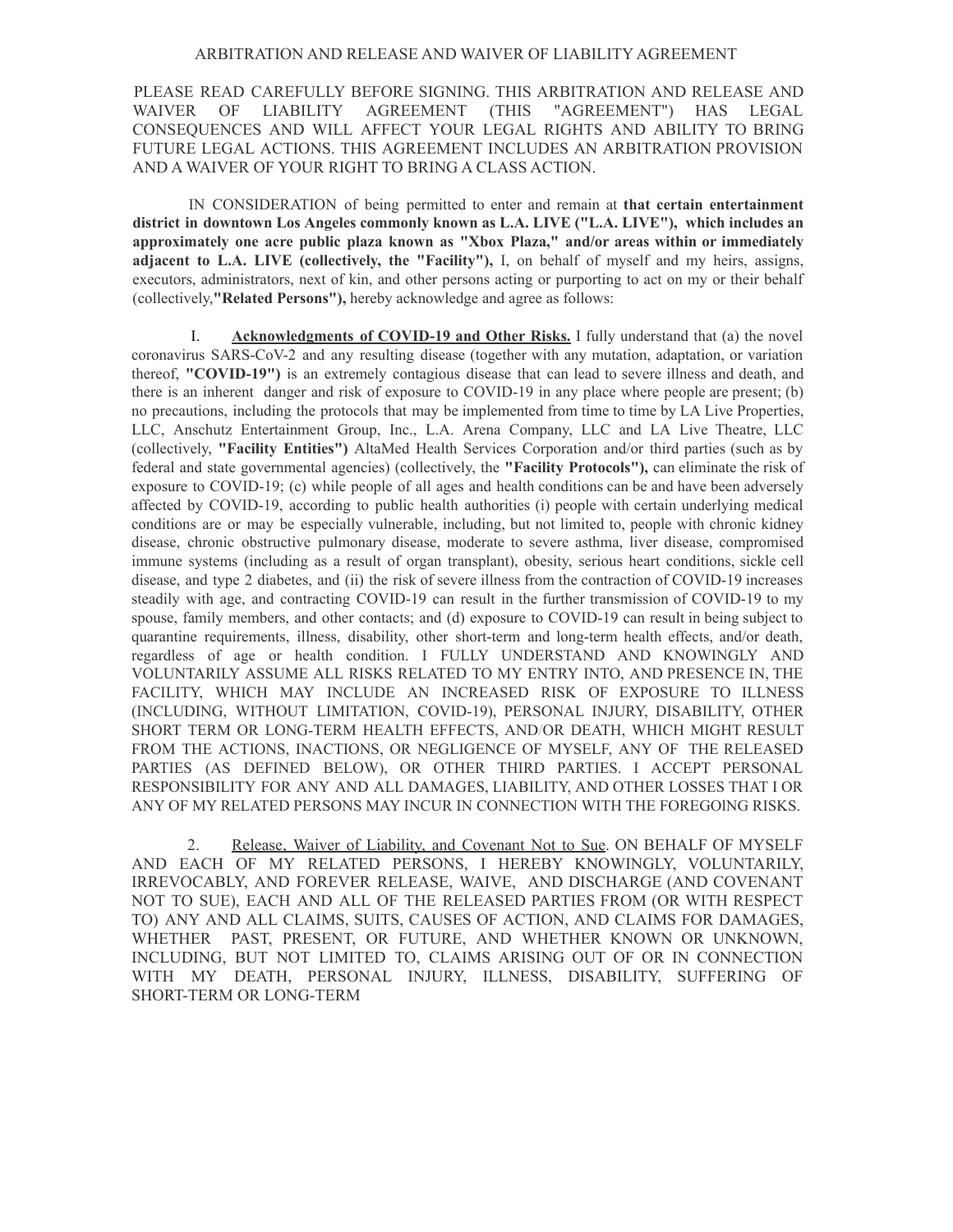HEALTH EFFECTS, OR LOSS OF OR DAMAGE TO PROPERTY, WHICH I OR ANY OF MY RELATED PERSONS MAY HAVE OR HEREAFTER ACCRUE AGAINST ANY OF THE RELEASED PARTIES AS A RESULT OF OR THAT RELATE IN ANY WAY TO (I) MY EXPOSURE TO COVID-19; (II) MY TRAVEL TO AND FROM, ENTRY INTO, OR PRESENCE WITHIN, THE FACILITY OR COMPLIANCE WITH THE FACILITY PROTOCOLS OR ANY OTHER POLICIES OR PROTOCOLS APPLICABLE TO THE FACILITY; (Ill) ANY INTERACTION BETWEEN ME AND ANY PERSONNEL OF ANY OF THE RELEASED PARTIES PRESENT AT THE FACILITY (INCLUDING, WITHOUT LIMITATION, ANY USHERS, TICKET-TAKERS, EVENT SECURITY, HEALTH AND SAFETY PERSONNEL, OR CLEANING, CONCESSIONS, OR PARKING PERSONNEL); OR (IV) ANY OF THE RISKS IDENTIFIED ABOVE IN SECTION 1, IN EACH CASE WHETHER CAUSED BY ANY ACTION, INACTION, OR NEGLIGENCE OF ANY RELEASED PARTY OR OTHERWISE.

I RECOGNIZE AND AGREE THAT THIS RELEASE AND WAIVER OF LIABILITY IS A FULL, GENERAL AND FINAL RELEASE AND WAIVER OF ALL RELEASED CLAIMS. I FURTHER ACKNOWLEDGE THAT I HAVE READ SECTION 1542 OF THE CIVIL CODE OF THE STATE OF CALIFORNIA, WHICH CURRENTLY PROVIDES AS FOLLOWS:

*A GENERAL RELEASE DOES NOT EXTEND TO CLAIMS THAT THE CREDITOR OR RELEASING PARTY DOES NOT KNOW OR SUSPECT TO EXIST IN HIS OR HER FAVOR AT THE TIME OF EXECUTING THE RELEASE AND THAT, IF KNOWN BY HIM OR HER, WOULD HAVE MATERIALLY AFFECTED HIS OR HER SETTLEMENT WITH THE DEBTOR OR RELEASED PARTY.*

I UNDERSTAND THAT, PURSUANT TO SECTION 1542, I HAVE THE RIGHT NOT TO RELEASE EXISTING CLAIMS OF WHICH I AM NOT NOW AWARE, UNLESS I VOLUNTARILY CHOOSE TO WAIVE THIS RIGHT. EVEN THOUGH I ACKNOWLEDGE THAT I AM AWARE OF SUCH RIGHT, BY SIGNING BELOW, I NEVERTHELESS HEREBY VOLUNTARILY WAIVE SUCH RIGHTS AND ELECT TO ASSUME ALL RISKS FOR CLAIMS THAT NOW EXIST IN MY FAVOR, KNOWN OR UNKNOWN, ARISING FROM THE SUBJECT MATTER OF THE WAIVER OF LIABILITY AND RELEASE SET FORTH HEREIN.

FOR THE PURPOSES HEREOF, THE ''RELEASED PARTIES" ARE: (I) THE FACILITY ENTITIES (AS DEFINED ABOVE), AND EACH OF THEIR RESPECTIVE DIRECT AND INDIRECT AFFILIATES, MEMBERS, ADMINISTRATORS, DESIGNEES, LICENSEES, AGENTS, OWNERS, OFFICERS, DIRECTORS, EMPLOYEES, SPONSORS, INVITEES, AND CONTRACTORS (AND ALL EMPLOYEES OF SUCH CONTRACTORS), AND OTHER PERSONNEL; (II) ALTAMED HEALTH SERVICES CORPORATION, AND ITS DIRECT AND INDIRECT AFFILIATES, MEMBERS, ADMINISTRATORS, DESIGNEES, LICENSEES, AGENTS, OWNERS, OFFICERS, DIRECTORS, EMPLOYEES, SPONSORS, INVITEES, AND CONTRACTORS (AND ALL EMPLOYEES OF SUCH CONTRACTORS), AND OTHER PERSONNEL; (Ill) CONCESSIONAIRES, MERCHANDISERS, OTHER VENDORS, AND ALL OTHER CONTRACTORS PERFORMING SERVICES AT THE STADIUM; (IV) OTHER THIRD PARTIES PRESENT AT OR FROM TIME TO TIME BROUGHT TO THE FACILITY (INCLUDING, WITHOUT LIMITATION, MEDICAL PERSONNEL); AND (V) ANY PARENTS, SUBSIDIARIES, AFFILIATED AND RELATED COMPANIES, AND OFFICERS, DIRECTORS, OWNERS, MEMBERS, MANAGERS, PARTNERS, EMPLOYERS, EMPLOYEES, AGENTS, CONTRACTORS, SUB-CONTRACTORS, INSURERS, REPRESENTATIVES, SUCCESSORS, AND/OR ASSIGNS OF EACH OF THE FOREGOING ENTITIES AND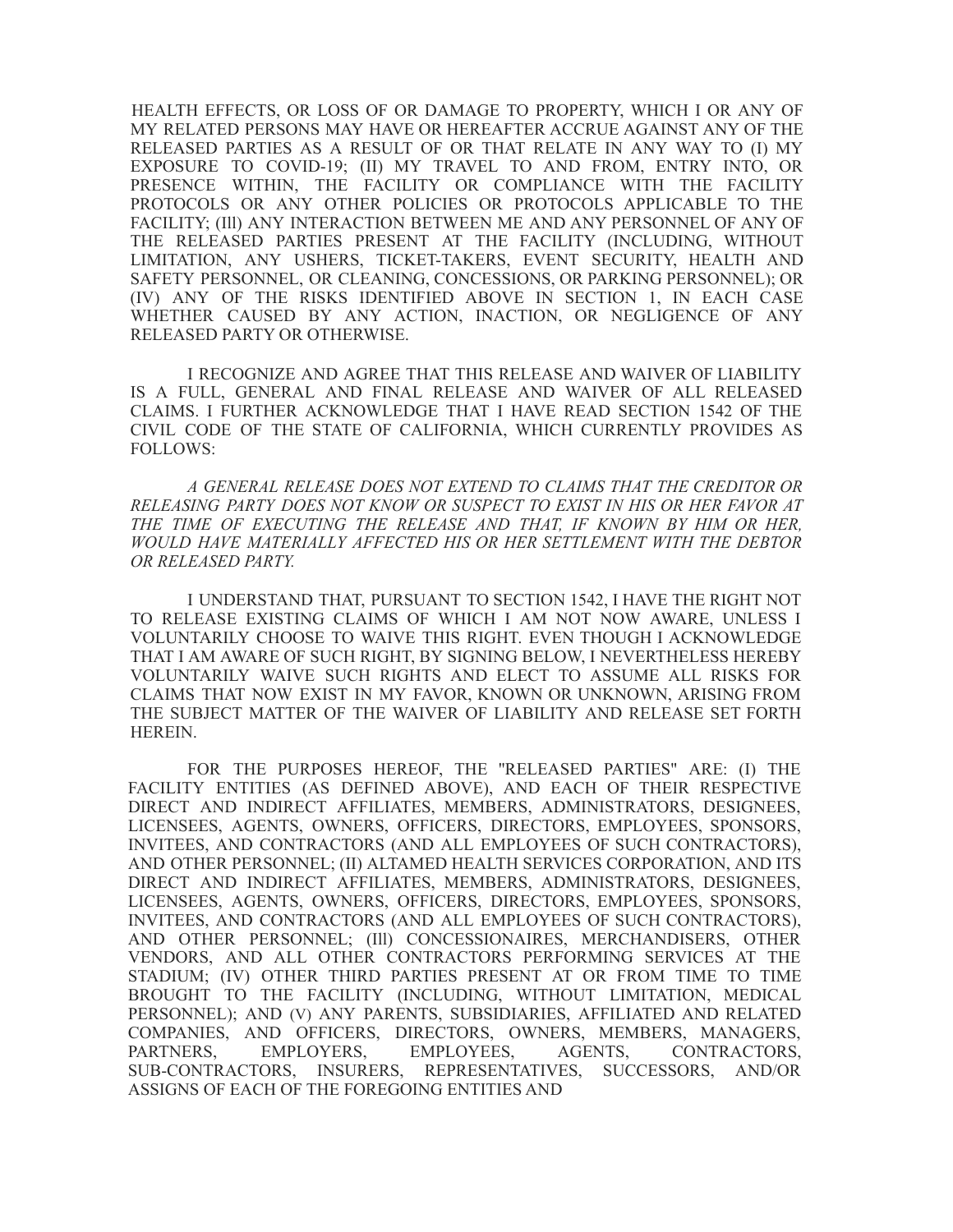PERSONS, WHETHER PAST, PRESENT, OR FUTURE, AND WHETHER IN THEIR INSTITUTIONAL OR PERSONAL CAPACITIES.

3. Governing Law. I agree that this Agreement shall be governed by the laws of the State of California without regard to choice oflaw principles.

4. Arbitration Agreement. I agree that all disputes, controversies, or claims arising out of or related to this Agreement and/or my presence at the Facility shall be submitted to binding arbitration in accordance with the applicable rules of the Judicial Arbitration & Mediation Services Inc. ("JAMS") then in effect. In any claim or dispute to be resolved by arbitration, I will not be able to have a court or jury trial or participate in a class action or class arbitration. Other rights that I would have If I went to court will not be available or will be more limited in arbitration, including the right to appeal. I understand and agree that by requiring all disputes to be resolved through individual arbitration, I AM WAIVING THE RIGHT TO A COURT OR JURY TRIAL. ALL DISPUTES SHALL BE ARBITRATED ON AN INDIVIDUAL BASIS, AND NOT AS A CLASS ACTION, REPRESENTATIVE ACTION, CLASS ARBITRATION OR ANY SIMILAR PROCEEDING. The arbitrator(s) may not consolidate the claims of multiple parties. The applicable Facility Entity shall pay fees unique to the arbitration process but each party shall pay its own attorneys' fees and costs for the arbitration. I further agree that the arbitrability of any dispute, controversy, or claim arising out of this Agreement and/or my presence at the Facility will be submitted to an arbitrator in accordance with the applicable Comprehensive Arbitration Rules and Procedures of JAMS then in effect. The Comprehensive Arbitration Rules and Procedures for JAMS are available on-line at [www.ia](http://www.iamsadr.org/) msad r.org. • If any portion of this arbitration agreement provision is deemed invalid or unenforceable, it shall not invalidate the remaining portions of this agreement. I **ACKNOWLEDGE MY RIGHT TO REJECT THIS ARBITRATION AGREEMENT,** PROVIDED TUAT I EXERCISE THIS RIGHT PROMPTLY AS SET FORTH HEREIN. I acknowledge that, if I do not wish to be bound by this agreement to arbitrate, I must notify the Facility Entities in writing within sixty (60) days after the date I sign this Agreement by sending an e-mail request to: Arbitra tion-0 pt0 ut  $\hat{\omega}$ :ae gworldwid e.com, including my full name, address, account number (if applicable), and the statement "I reject the Arbitration Agreement contained in the Release and Waiver Agreement." I further acknowledge that the proper exercise of my right to reject arbitration shall not impact the other terms of this Agreement, which shall remain in full force and effect as if I had not rejected arbitration.

*5.* Class Action Waiver. I agree that all disputes, controversies, or claims described in Section 4 must be pursued on an individual basis only. By signing this Agreement (and not timely and properly exercising my right to reject arbitration as described above), I hereby waive my right to commence, or be a party to, any class or collective claims against the Released Parties.

6. **Severability.** I agree that if any provision or part thereof contained in this Agreement is declared illegal, unenforceable, or ineffective, such provision or part thereof shall be modified, if possible, in order to achieve the intentions of the parties, and, if necessary, such provision or part thereof shall be deemed severable, such that all other provisions contained in this Agreement shall remain valid and binding.

7. Term. This Agreement is perpetual in nature and applies to all activities and events at the Facility for which I am present for or participate in, and all any disputes, controversies, or claims arising therefrom, from the date of execution .

I HAVE CAREFULLY READ AND VOLUNTARILY SIGN THIS AGREEMENT; I understand its tenns and I am aware of its legal consequences, including lhat I am hereby giving up substantial legal rights and that by signing this Agreement, I will not be able to sue the Released Parties if I suffer any illness, injury, or death for any reason due lo the exposure of COVID-19; and I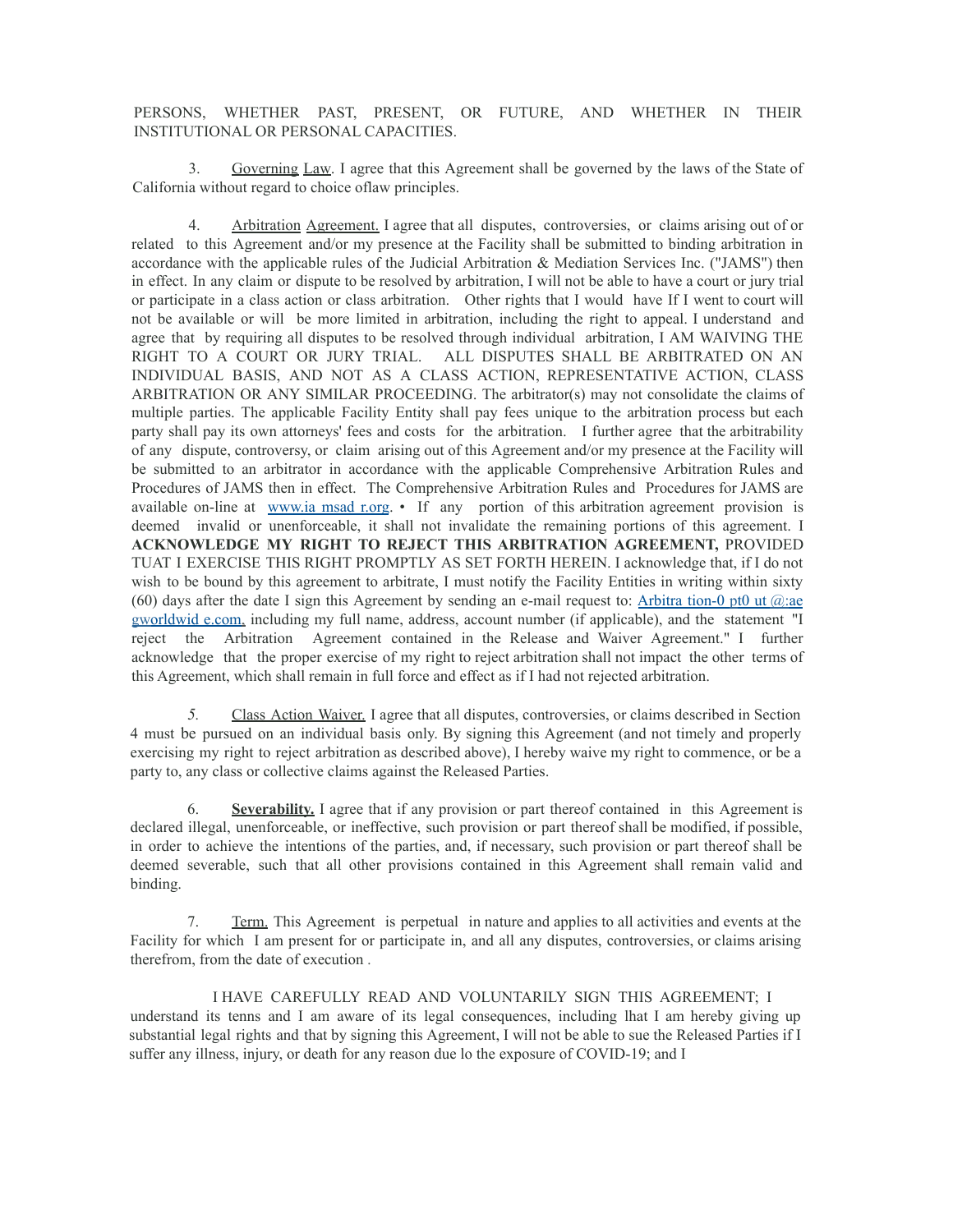understand that it is a material inducement for my admission to and continued presence at the Facility and that the Released Parties are relying upon it; and, I further agree that no oral representations, statements, or inducements contrary to anything contained herein have been made by any of the Released Parties.

*[Remainder of page left intentionally blank]*